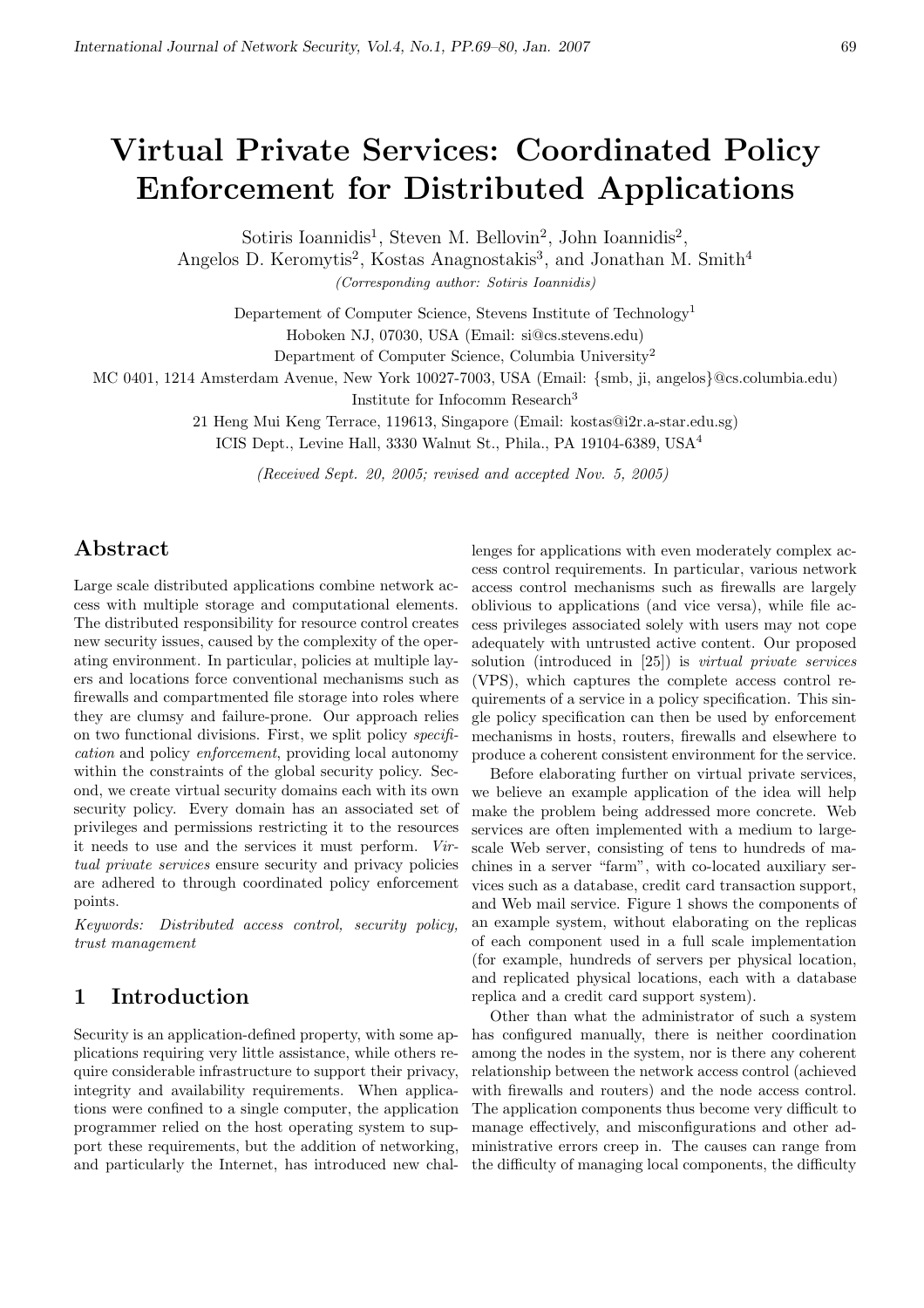

Figure 1: Current general architecture of distributed application clusters

of managing local scale, or the difficulty of coordinating across sites and administrators. Such systems call for an approach which can ensure consistent access control policies, as well as meet application-specific requirements using shared resources such as hosts and the network.

Virtual private services are distributed applications which require coordination amongst client, servers and networks to deliver a reliable, secure service to clients. We feel that the name captures the fact that we are combining ideas from the virtual private networks used to segregate groups of nodes, and the virtual machine models used to control resources in host operating systems. Our new contribution to this problem is designing and building a system architecture for a single ubiquitous *security pol*icy, which will be enforced everywhere (nodes, networks, etc.) to meet the service's access control requirements. Thus, in the Web server sketched earlier, network access and host resource access are managed consistently. For example, if an application or user are not permitted to access a service locally, they are prevented from accessing the same service remotely.

Organization The next section elaborates on the need for virtual private services. Sections 3 and 4 describe our approach, and a design and implementation for the OpenBSD operating system. Section 5 evaluates the system using both micro-benchmarks and in its application to the Flash Web server [39]. Section 6 discusses related work and Section 7 concludes the paper.

## 2 Motivation

Large distributed systems cannot be administered one machine at a time. This is not, of course, news to system administrators. Many tools  $(i.e.,$  ASD  $[26])$  have been built to ease the task of administering multiple computers. But for the most part, these tools have been concerned with files, rather than policies. Policy configuration files can be centrally administered, but this is more a side-effect than a basic premise of the distribution tools.

The problem is that complex policies must be expressed in a variety of different ways. For example, consider again the network shown in Figure 1. Assume that there is a security policy barring "improper" access to the credit card database. How can this be implemented?

The first obvious step is a firewall rule blocking access from the outside. But more needs to be done to guard against attacks from the inside, either by insiders or from inside machines that have been compromised. Accordingly, the credit card database may have its own configuration and/or policy rules blocking most access from "inside" machines. Indeed, it may be protected by its own packet filter or firewall.

Even from machines authorized to connect to it, not all users can be trusted. Accordingly, other access rules may be needed as well. These may be lists of cryptographic credentials to be accepted, or they may be distributed firewall rules [5, 23], or both. For that matter, the database system may itself have access control mechanisms that need to be configured.

It is clearly impractical to try to configure each of these systems separately. While current tools can easily distribute policy files, the deeper problem—ensuring consistent access policies, across many different systems—is far more difficult. It is this problem that we are trying to solve. It is especially problematic when enforcement must be split across different layers. A rule that says "user A may access database column B on server C when coming from machine D via IPsec" should be specified in one place. Enforcement, however, could be split between a firewall that permits access to the database port from D, a distributed firewall rule on D that recognizes A's credentials, and enforcement of access to particular fields must be in the database server itself.

One attempt to solve this problem in a limited domain is the Firmato [4] firewall language. Firmato is a highlevel language for specifying firewall policies. The administrator specifies a policy and a network topology; the policy is then compiled into rule-sets for different models of firewalls, and distributed to each firewall protecting the domain described in the topology.

While this is certainly a step in the right direction—a single policy statement can simultaneously control several different type of firewalls—it is limited to a single class of application. As noted above, complex—i.e., realisticsecurity polices need to control many different types of applications. Furthermore, the policies must be enforceable without the co-operation of the applications, since they may be subverted.

We can thus list our requirements for an effective, multi-layer security mechanism:

- 1) The input language must be rich and extensible, in order to be able to express a wide variety of policies, for a wide variety of devices.
- 2) The input language must be high-level, to avoid unnecessary device-specific semantics.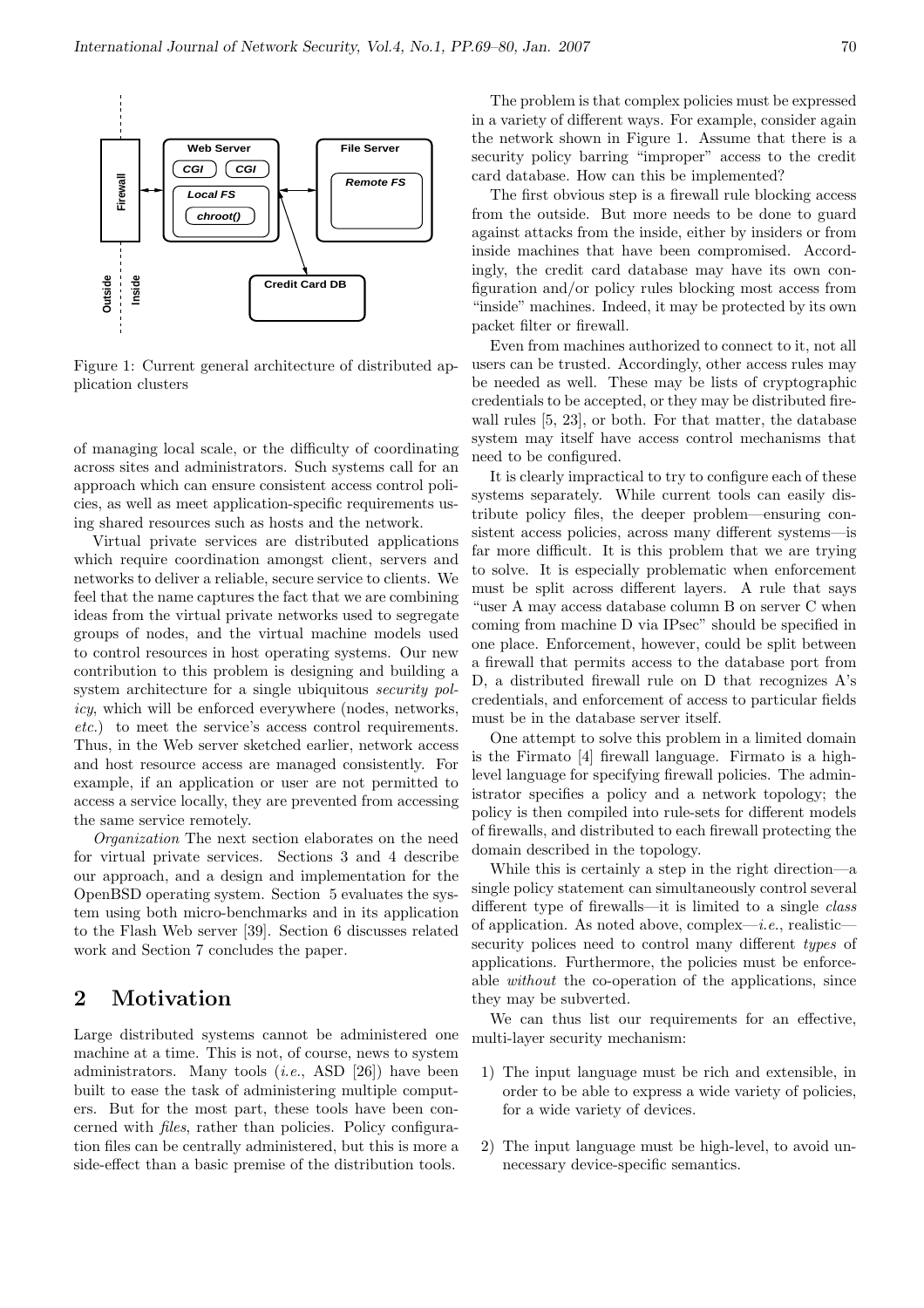

Figure 2: Policy flows from a central specification point to various services. Only the policy rules relevant to a specific service are pulled to that service. No redundant policy state is kept at the access points.

- 3) There must be a reliable compilation and distribution mechanism that will send the policy to all relevant network nodes.
- 4) The policy must be completely enforceable by trusted components alone (i.e., dedicated nodes, operating system kernels, *etc.*), without the co-operation of user-level processes on marginally-trusted machines.

The system we describe here accomplishes all of these goals.

## 3 A Multi-layer Architecture

A security system which can scale with Internet applications must handle growth in the number of clients, enforcement points, and rules pertaining to both, as well as an ability to support a variety of applications, services, and protocols. Policy updates must be as cheap as possible, since these are common and often-used operations in any system (adding/giving privileges to a user, removing/revoking privileges from a user). Security policies for a particular application should be specified in an application-specific language, and a single specification should be able to control the behavior of any needed security mechanism. Finally, administrators should be able to independently specify policies over their own domain: this should be true whether the administrator manages particular applications within a security domain, or manages a sub-domain of a larger administrative domain.

### 3.1 Separation of Management and Enforcement

The problems we discussed in the previous two sections are exhibited by practically all existing security architectures, and originate from the independent nature of each service. The components/applications that comprise these systems are viewed as independent pieces and



Figure 3: With virtual private services clients are granted access only to the resources they require to accomplish their task. In this example a CGI script running as part of a Web server is only given access to specific subtrees of a local and a remote file system, a part of a database, and can form network connections only to the machines that host the remote file system and data base.

are managed as such. Administrators have to configure a number of services e.g. Web servers, databases, and compute farms, each with its own security requirements. Conventional mechanisms such as firewalls and compartmented file storage lead to ad hoc solutions that often prove inadequate.

The problems originate from the independent nature of each service. Every application has a private notion of a security policy, performs access control according to that specification, and is oblivious to the security policies of other applications. This often causes configuration problems which lead to security violations.

Virtual private services are a promising approach to these challenges. Global security policies are specified for services, while enforcement of these policies remains distributed, local to the resource access points. Figure 2 shows how policy is managed in this scheme. The policy flows from a central specification point to the various services. Only the policy rules that are relevant to each specific service are pulled to that service, so no unneeded policy state is maintained at the various access points. In our architecture we implement policy management with the KeyNote [7, 8] trust-management system to express and distribute low-level security policy. Policy credentials are signed by the issuer and self-protected. Policy enforcement is carried out by an augmented host operating system (see Section 4).

In Figure 3 we demonstrate virtual private services in the context of a Web server application. A CGI script running as part of a Web server is only given access to specific subtrees of local and remote file systems, a part of a database, and can form network connections only to the machines that host the remote file system and database.

Four benefits accrue:

Scalability: Policy enforcement is distributed to lo-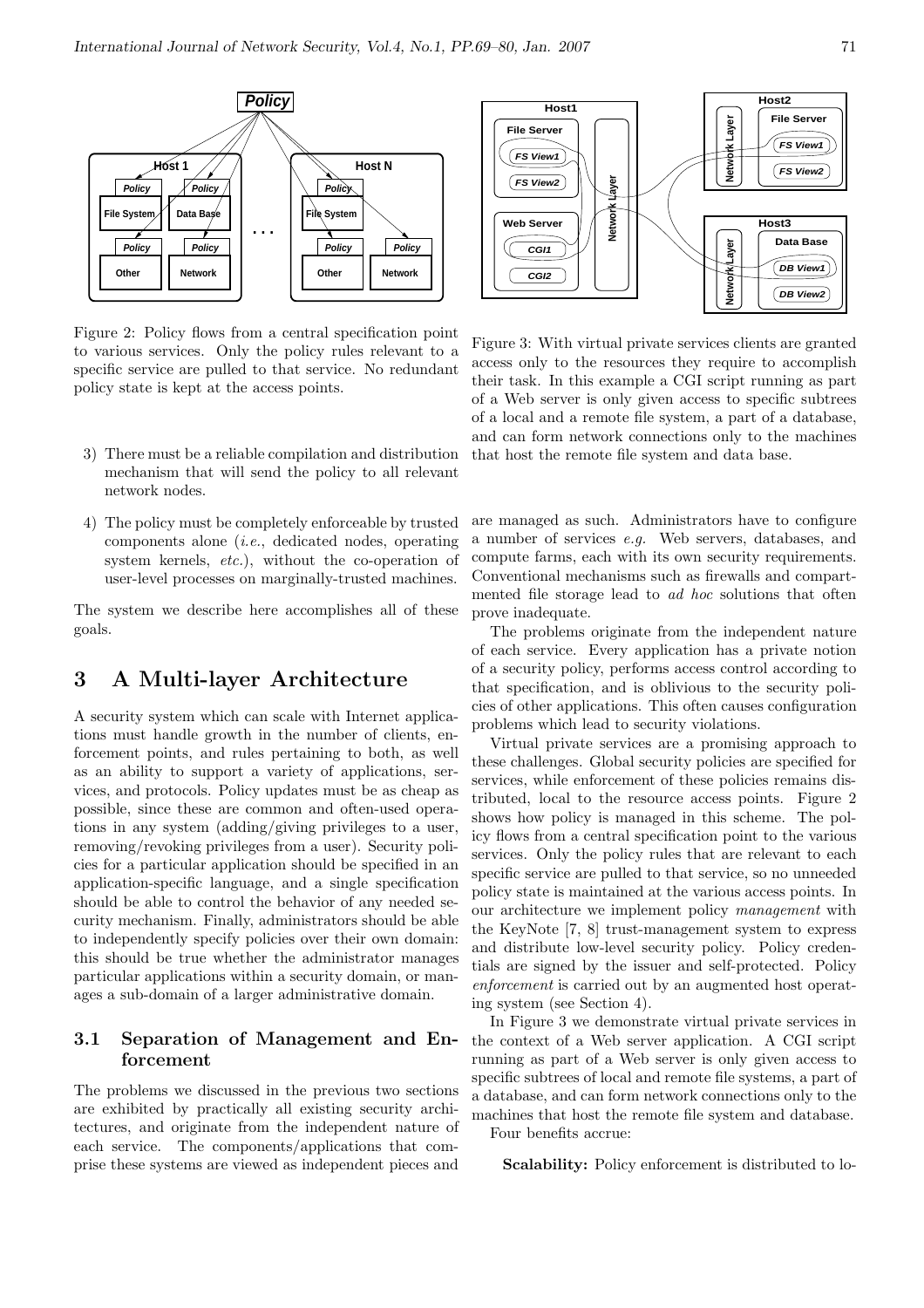```
Authorizer: ADMINISTRATOR_KEY
Licensees: USER_A Conditions:
 ((app_domain == "db access") &&
  (db_column == "column B") &&
  (permissions == "FULL_ACCESS") &&
  (dst_addr == "Server C") &&
  (src_address == "Host D") &&
  (ipsec_result == "YES"))
   -> "permit";
```
Figure 4: A simplified representation of the policies for the virtual private services of the database example from Section 2

cal access points, avoiding bottlenecks.

Flexibility: Addition and removal of policies is centralized. The modifications automatically propagate to the enforcement points making administration highly flexible.

Simplicity: Individualized administration of configuration is eliminated, simplifying management.

Consistency: Every service added remains consistent with the central security policy. New services cannot diverge from old policies.

#### 3.2 Policy Translation and Composition

For our architecture to operate on multiple layers, and policy to be enforceable globally we include "referral" primitives; this is simply a reference to a decision made by another enforcement point (typically lower in the protocol stack). This primitive allows us to perform policy composition at enforcement time; decisions made by one enforcement mechanism (e.g., IPsec) are made available to higher-level enforcement mechanisms and can be taken into consideration when making an access control decision.

To accomplish this, all that is necessary is a channel to propagate this information across enforcement layers. In our system, this is done on a case-by-case basis. For example, in our present system IPsec information can be propagated higher in the protocol stack by suitably modifying the Unix getsockopt(2) system call; in the case of a Web server and SSL, the information is readily available through the SSL data structures (since the SSL and the Web access control enforcement are both done in the context of a single process address space).

#### 3.3 Sample Policies

In Section 2 we described an example of a policy for a user accessing a specific column in a database with some additional network constraints. Figure 4 shows how such a policy is described in our system. In this example, the administrator authorizes user A to have full access to the

Authorizer: ADMINISTRATOR\_KEY Licensees: ANY\_USER Conditions: ((app\_domain == "net access") &&  $(src\_addr == "ALICE")$  &&  $(dst\_addr == "BOB")) \rightarrow "permit";$ 

Figure 5: Sample policy for allowing network connections between two machines from Alice to Bob

```
Authorizer: ADMINISTRATOR_KEY
Licensees: ANY_USER Conditions:
 ((app_domain == "ftp access") &&
  \text{(directory == "/ftpdir/*") &\&&\& }(permissions == "READ") &&
  (dst\_addr == "BOB")) \rightarrow "permit";
```
Figure 6: Specification for an FTP policy

database column B, provided they access it on server C coming from host D over IPsec.

In Section 3.1 we gave a brief example of a service provided by a CGI script (Figure 3). The script requires limited access to the file system (remote and local) and the database, and should not get all the privileges of the Web server. We accomplish this by setting up a distributed policy as seen in Figure 9. The first part of the policy guarantees that the script can only connect to either host2 or host3 from host1, the second part will limit file accesses to directories that only contain data for the script, and last part guarantees will only allow the script to access its own database records. The combination of these simple policies assures the properties of the service provided by the CGI script. These sub-policies are independently enforced by the firewall, filesystem, and database server respectively.

Finally, in Figures 5, 6, 7, and 8 we give examples of simple policies that define virtual private services for different users and applications. Administrators can customize services in their system by specifying such policies and guarantee consistency across all system components.

## 4 Implementation

Our architecture for virtual private services might appear somewhat complex. We have added a trust management

```
Authorizer: ADMINISTRATOR_KEY
Licensees: WEB_ADM Conditions:
 ((app_domain == "fs access") &&
  (directory == "/www...") &(permissions == "FULL_ACCESS"))
   -> "permit";
```
Figure 7: Policy giving the Web administrator full access to the www directories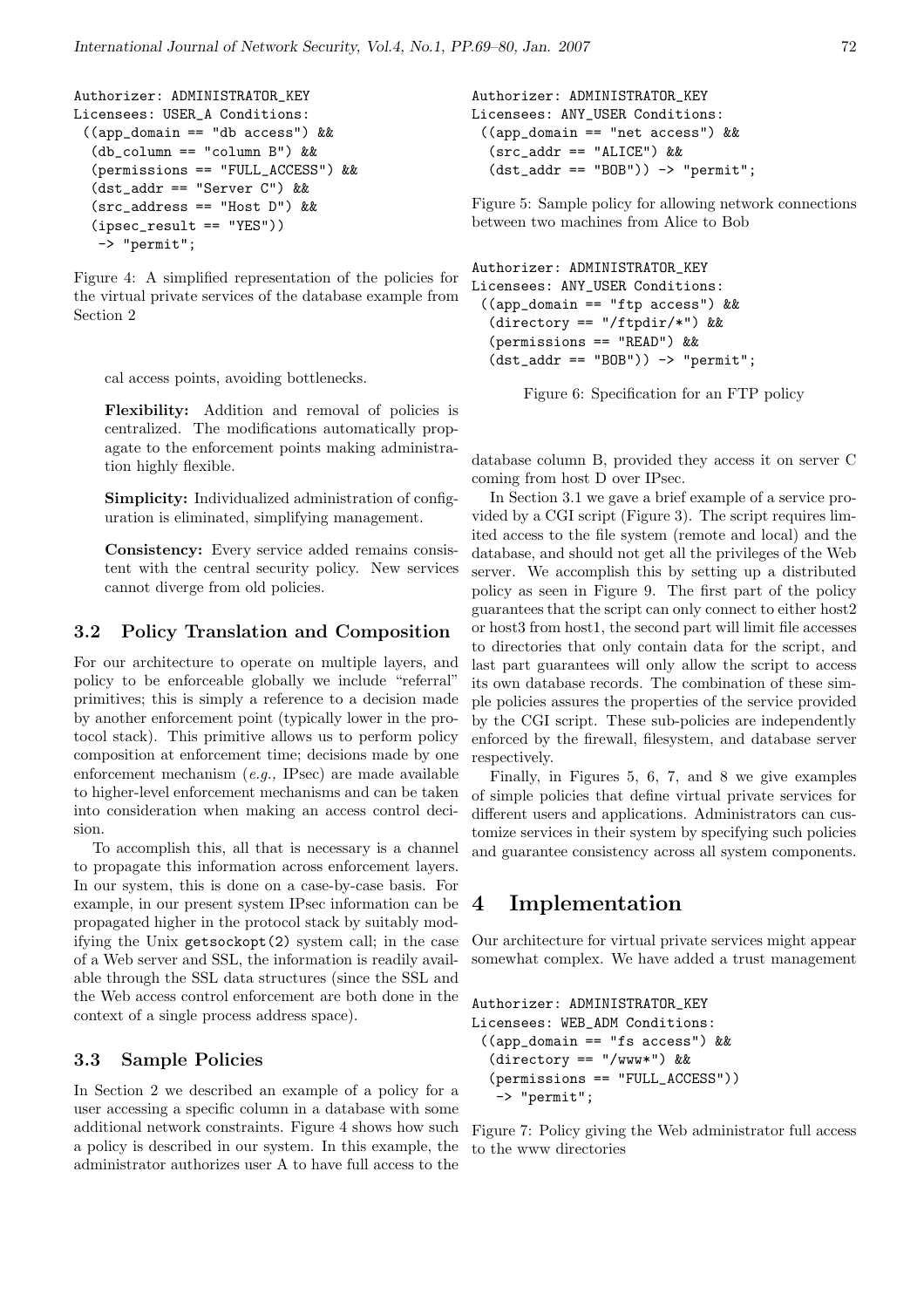```
Authorizer: ADMINISTRATOR_KEY
Licensees: ANY_USER Conditions:
 ((app_domain == "Web access") &&
  (directory == "/www/webpages/*") &&
  (permissions == "READ") &&
  (dst_addr == "WEB_SERVER")
  (dst\_port == "80")) \rightarrow "permit";
```
Figure 8: Policy allowing any user to access the Webserver pages

```
Authorizer: ADMINISTRATOR_KEY
Licensees: CGI1 Conditions:
 ((app_domain == "net access") &&
  (src\_addr == "Host1") &&
  ((dst\_addr == "host2") ||)(dst addr == "host3"))-> "permit";
Authorizer: ADMINISTRATOR_KEY
```

```
Licensees: CGI1 Conditions:
 ((app_domain == "fs access") &&
  (directory == "/www/cgi1data/*") &&
  (permissions == "FULL_ACCESS"))
  -> "permit";
```

```
Authorizer: ADMINISTRATOR_KEY
Licensees: CGI1 Conditions:
 ((app\_domain == "db access") &&
  (records == "cgi1records) &&
  (permissions == "FULL_ACCESS"))
  -> "permit";
```
Figure 9: Set of polices that apply to the CGI script example from Section 3.1



Figure 10: A graphical representation of the system, with all its components. The core of the enforcement mechanism lives in kernel space. Each service e.g. (file systems, network layer, etc.), has its own filtering routines as well as rule cache for storing policy rules. The policy specification and processing unit lives in user space inside the policy manager process. The two units communicate via a loadable pseudo device driver interface. Messages travel from the system call layer to the user level manager and back using the policy context queue.

system, modified host operating systems to control access rights using a policy specification, and added network access control using the same policy specification. We would argue in principle that, since policy dissemination occurs only when needed and the result is cached locally, that the overhead of the trust management system is low. The additional overhead for local enforcement of global policy, however, must be quantified. We used a prototype implementation of virtual private services to perform this evaluation, and were able to limit unwanted unknowns by using a well-understood operating system (4.4 BSD) as a starting point. Section 4 describes the implementation and Section 5 the measurements and evaluation.

We used the OpenBSD operating system [46]. OpenBSD provides well-integrated security features and libraries (an IPsec stack, SSL, KeyNote, etc.). Implementations of virtual private services are possible under other operating systems.

Our system has three components: (1) a set of kernel extensions, which implement the enforcement mechanisms at the various access points; (2) a user level daemon process, which implements the centralized policy manager; and (3) a device driver, which is used for two-way communication between the kernel and the policy manager.

Figure 10 shows a graphical representation of the system, with all its components. In the following three subsections we describe the various parts of the architecture, their functionality, and how they interact with each other.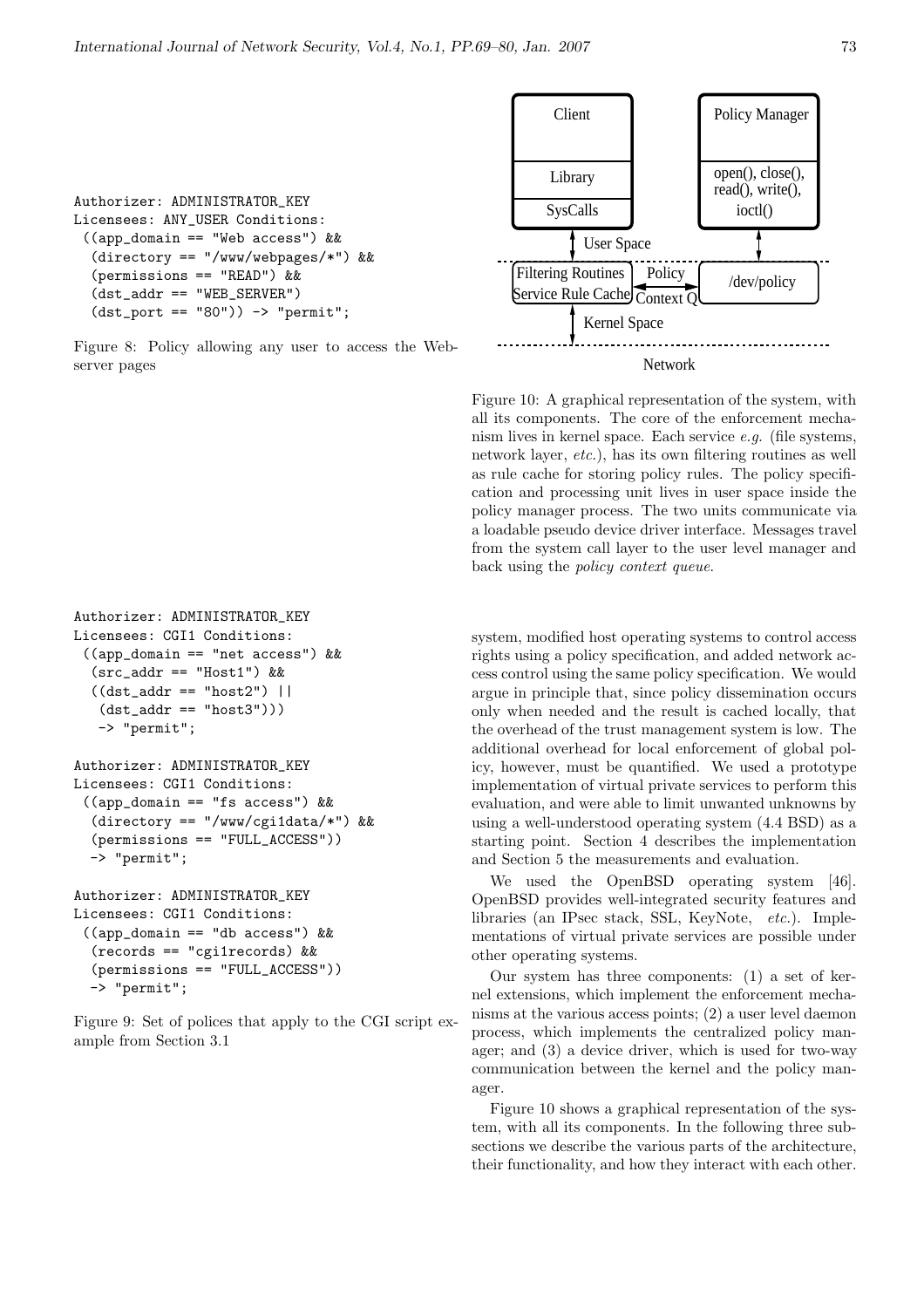#### 4.1 Kernel Extensions

In the UNIX operating system users create outgoing and allow incoming connections, and access the file system using a number of provided system calls. Since any user has access to these system calls, some "filtering" mechanism is needed. This filtering should be based on a policy that is set by the administrator, and every incoming or outgoing packet as well as file system operation should be subject to it.

Network Access Points: To enforce our policy perpacket, we intercept network traffic at the IP layer and pass the packets to our filtering code, we have created two data structures to assist us in this process.

The first data structure, or rules cache, contains a set of rules that packets are compared against. If a match is found, the rule is followed to either accept or drop the packet. The second data structure is the policy context queue. A policy context is a container for all the information related to a specific packet. We associate a sequence number to each such context and then we start filling it with all the information the *policy manager* will need to make an access control decision. A request to the policy manager is comprised of the following fields: a sequence number uniquely identifying the request, the ID of the client the connection request belongs to, the number of information fields that will be included in the request, the lengths of those fields, and finally the fields themselves. This can include source and destination addresses, transport protocol and ports, etc. Any credentials acquired through IPsec may also be added to the context at this stage. There is no limit as to the kind or amount of information we can associate with a context. We can, for example, include the time of day or the number of other open connections of that user, if we want them to be considered by our decision–making strategy.

As we mentioned already every packet is intercepted at the IP layer and checked against the rules cache. If a match is found then the rule is enforced. If no match is found, we enqueue a new request to the policy context queue. If we have already enqueued a request for the same class of packets, no further action is necessary. Each entry in the context queue also contains the last packet from that packet flow; if a positive decision is received from the policy manager, the packet is re-queued for processing by the IP stack.

File System Access Points: File system access control works in a very similar fashion to network access control. We intercept file system requests and redirect them to our filtering code.

As in the network case we have another data structure that will hold a set of rules that apply to file accesses. When calls are intercepted we enqueue new requests in the policy context queue. The policy manager will receive the request and respond accordingly. Using this technique we can create arbitrary views of the file system, depending on the security policy. This is very much like chroot(2) but more like pruning the directory tree of the file system than plainly setting a new root.

Other Access Points: There are a number of other resources that can be easily managed using our architecture, for example memory management and CPU time allocation. However such controls are beyond the scope of this work and have not been implemented in the current prototype. To enable them, hooks require to be added in the memory manager as well as the CPU scheduler, and of course appropriate policies need to be specified in the security manager.

In the next section we discuss how messages are passed between the kernel and the policy manager.

#### 4.2 Policy Device

To maximize the flexibility of our system and allow for easy experimentation, we decided to make the policy manager a user level process. To support this architecture, we implemented a pseudo device driver, /dev/policy, that serves as a communication path between the user–space policy manager, and the modified system calls in the kernel. Our device driver, implemented as a loadable module, supports the usual operations (open(2), close(2),  $read(2)$ ,  $write(2)$ , and  $ivot1(2)$ .

The policy manager reads the device for pending requests in the policy context queue. It then handles the request and returns a new rule to the kernel by writing it to the device, as a result of which the appropriate entry is entered in the rules cache.

The ioctl(2) call is used for "house–keeping" tasks. This allows the kernel and the policy manager to re– synchronize in case of any errors in creating or parsing the request messages, and to also flush entries from the rule cache.

#### 4.3 The Policy Manager

The last component of our system is the policy manager. The policy manager is part of the trusted computing base of our system. It is a user-level process responsible for making decisions, based on policies that are specified by some administrator and credentials retrieved remotely or provided by the kernel, on whether to allow or deny connections.

Policies are initially read in from a file. Addition and removal of policies can be done dynamically. The manager can simply flush one or more entries from the rules cache in the kernel. This way subsequent request will not match the existing rule set and the policy manager will be queried for the new policy. The manager receives each request from the kernel by reading the policy device. The request contains all the information relevant to that connection as described in Section 4.1. Processing of the request is done by the manager using our trust management system, and a decision to accept or deny it is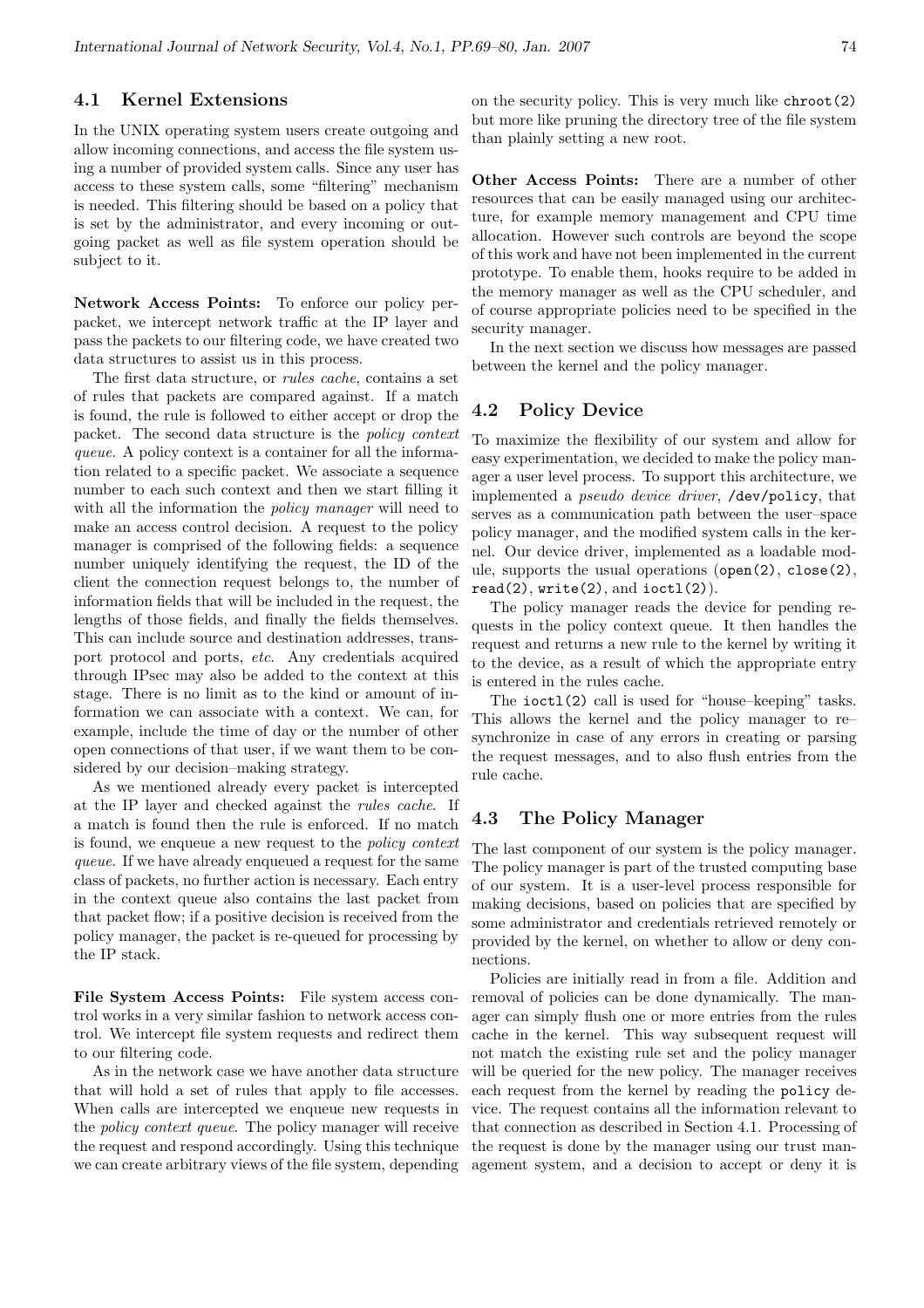

Figure 11: Experimental setup

reached. The decision is sent to the kernel, and the manager waits for the next request. While the information received in a particular message is application-dependent, the manager itself has no awareness of the specific application. Thus, it can be used to provide policy resolution services for many different applications, literally without any modifications.

#### 4.4 Policy Revocation

In an evolving system security demands and constraints change over time. New users and applications are added, old ones are removed, and services are often moved from one host to another.

As we briefly mentioned in the previous section our systems offers policy revocation. Individual or sets of entries can be flushed from the rule cache associated with each access point. Subsequent requests will fail to match the cache resident rule set and will be redirected to the policy manager to acquire the new policy. The revocation functionality is provided by the  $i$ **octl** $(2)$  driver calls.

## 5 Evaluation

While the architectural discussion is largely qualitative, some estimates of the system performance are useful. To accomplish this we tested our system with the services for network connection, file system access and Web access, defined by the sample policies presented in Section 3.3. Even though the sample services are simple, small scale cases, we believe they provide an adequate picture of the base performance of the system. We are currently working on more complex and larger scale scenarios for a more complete evaluation. We performed several experiments, both micro-benchmarks and macro-benchmarks, to get a quantitative evaluation. The experiments are focused on any possible performance overheads introduced by our security features.

Our test machines are x86 architecture machines running OpenBSD 2.8 and interconnected by 100 Mbps Ethernet. More specifically, in the two-host tests that explore the network performance of our system, Alice is an 850

Table 1: Average connection overhead measured in ms for 100 TCP connections between Alice and Bob

| Network connect  | Time (ms) |
|------------------|-----------|
| OpenBSD - Base   | 50.4      |
| VPS - Cold cache | 61.7      |
| VPS - Warm cache | 51.8      |
| OpenBSD - IPF    | 63-1      |

Table 2: Average round-trip time (in ms) for 200 ICMP ECHO REQUEST messages

| Ping             | Time (ms)         |
|------------------|-------------------|
| OpenBSD - Base   | $0.273 \pm 0.091$ |
| VPS - Cold cache | $0.283 \pm 0.089$ |
| VPS - Warm cache | $0.282 \pm 0.077$ |
| OpenBSD - IPF    | $0.283 + 0.124$   |

Mhz AMD K7 Athlon with 768MB of memory. Bob, is a 400 Mhz Intel PII with 256MB of memory (see Figure 11). The single host tests, that explore the storage performance of our system were performed on Bob.

In the following tables, OpenBSD - Base means that the measurements were taken on a standard OpenBSD system, where our policy management and enforcement architecture was inactive. VPS - Cold cache means that the system is active but the rules cache at the various enforcement points is empty, forcing a query of the policy manager to get the rules. VPS - Warm cache means that the rules are in the caches at the enforcement points. Finally OpenBSD - IPF means that ipf(8), a standard IP packet filter was active. This represents the case where hosts are protected by firewalls.

#### 5.1 Micro-benchmarks

In Table 1 we have a server application running on Alice; Bob runs a client which connects to the server 100 times using different ports. This generates 200 rules (for incoming and outgoing packets). In the OpenBSD - IPF case, those 200 rules are pre-loaded in the filter list. In the second experiment, Bob sent 200 ICMP ECHO REQUEST messages to Alice; the results are shown in Table 2. We include the standard deviation, as the measurements did vary slightly. These two experiments show us that the cost of compliance checking in our architecture is very small (within 3% of an insecure system, except for the TCP cold cache case which is 20% more expensive), and typically better than OpenBSD - IPF. The reason we outperform IPF is due to our simpler design, e.g. no logging, IPv6 support, etc., however IPF provides us with an upper bound on packet filtering. This means that an architecture with decentralized enforcement does not unduly affect end-system latency.

The previous experiments investigate network access overheads. In Table 3 we explore how our architecture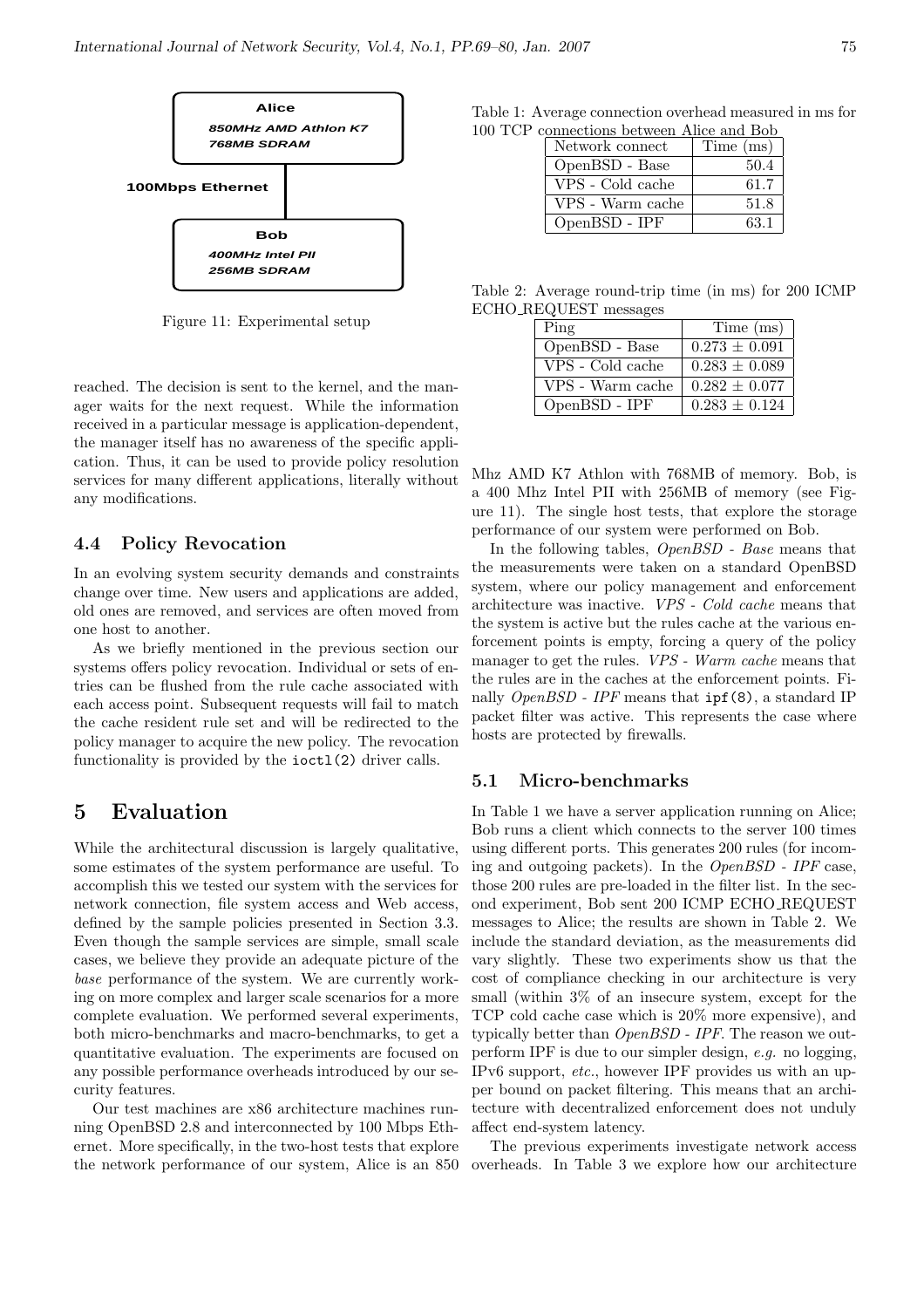| Table 3: Open of 100 files in the file system |  |  |  |  |  |  |  |  |
|-----------------------------------------------|--|--|--|--|--|--|--|--|
|-----------------------------------------------|--|--|--|--|--|--|--|--|

| File system open | Time (ms)         |
|------------------|-------------------|
| OpenBSD - Base   | $2.739 \pm 0.011$ |
| VPS - Cold cache | $5.592 \pm 0.032$ |
| VPS - Warm cache | $2.821 \pm 0.003$ |

Table 4: Transfer of a 100MB file over TCP, measured in ms

| <b>FTP</b>       | Time (ms) |
|------------------|-----------|
| OpenBSD - Base   | 11,131    |
| VPS - Cold cache | 11,196    |
| VPS - Warm cache | 11,178    |
| <b>IPF</b>       | 11.151    |

performs when handling file system accesses. In the case of the cold cache, where no policy rules have yet been cached by the access points we notice a dramatic penalty in performance. This is expected since we have to pay for the additional cross domain call to the policy manager. As described in Section 4.1 when there is no applicable rule at the access point the operating system kernel enqueues a request to the policy manager and waits for the response. Once however the decision is cached, the overhead is minimal (less than 2%).

#### 5.2 Macro-benchmarks

The measurements of Table 4 have a server application running on Alice; a client running on Bob connects to Alice and transfers 100MB, similar to FTP-ing a large file. It is clear that our system does not significantly affect network throughput (the difference is ca. 0.5%).

In the previous section, in Table 3, we identified a large disparity in performance, when file access rules are in place or not. To compose a more accurate picture we performed a more realistic experiment, running make(1) in the distribution of the Flash Web server. The distribution consist of 23 .c files and 22 .h files for a total of 12373 lines of code (including comments and white space), about 402KB total. The results are presented in Table 5. Thus, in a more realistic usage of the system than illustrated in Table 3, our architecture imposes very low overhead, as it benefits from the caches purposely frustrated in the micro-benchmark.

To simulate the usage of a search engine we designed a CGI script that performs file intensive operations. The

Table 5: Compilations and linking of the Flash Web server

| Make             | Time (sec)      |
|------------------|-----------------|
| OpenBSD - Base   | $10.4 \pm 0.49$ |
| VPS - Cold cache | $10.6 \pm 0.49$ |
| VPS - Warm cache | $10.6 \pm 0.48$ |

Table 6: CGI script counting the number of lines, words and bytes in the .c and .h files of the OpenBSD kernel

| CGI query        | Time (sec) |
|------------------|------------|
| OpenBSD - Base   | 30.31      |
| VPS - Cold cache | 32.49      |
| VPS - Warm cache | 31.44      |

Table 7: Apache HTTP server benchmarking tool in two configurations, concurrency of 1 and 50. We report the number of requests per second that were serviced. Since the benchmark always makes the same connection and fetches the same file we only report the results for the warm cache case.

| Apache benchmarking tool | Requests per second |
|--------------------------|---------------------|
| ab $-n$ 500 $-c$ 1       |                     |
| OpenBSD - Base           | $938 \pm 31$        |
| VPS - Warm cache         | $930 \pm 37$        |
| $ab - n 500 - c 50$      |                     |
| OpenBSD - Base           | $1507 \pm 97$       |
| VPS - Warm cache         | $1484 + 83$         |

script goes through every .c and .h file of the OpenBSD kernel and counts the number of lines, words and bytes. We executed the CGI script as part of the Flash Web server and we present the results in Table 6. Even in this intensive file processing script our warm cache performance falls within 4% of the ideal case.

For our final experiment we used ab(8), the Apache HTTP server benchmarking tool. We run it for 500 requests with concurrency 1 and 50, the file transferred was 1024 bytes of static HTML. Since the benchmark always makes the same connection and fetches the same file in Table 7 we report the results for the warm cache case. We notice only a slight degradation in performance, approximately 1%, imposed by the additional access control performed at the network and file system layer.

## 6 Related Work

System security for large scale distributed applications is driven by the rapidly changing nature of those applications. Some distributed application environments propose use of type-safe languages [16, 17, 29, 32, 53], fault isolation [50] and code verification [36]. Other systems use operating system-specific permission mechanisms [30, 43], system call interception [1, 6, 13, 15], and firewalls [5, 9]. The use of firewalls, for example, illustrates our point about heterogeneity and loose autonomy; firewalls are to a large degree motivated by our inability to secure user hosts. Yet they have become essential tools in each system manager's toolbox. The environment we examine in this paper is one of heterogeneous systems, multiple layers of security mechanism, and great complexity; in that sense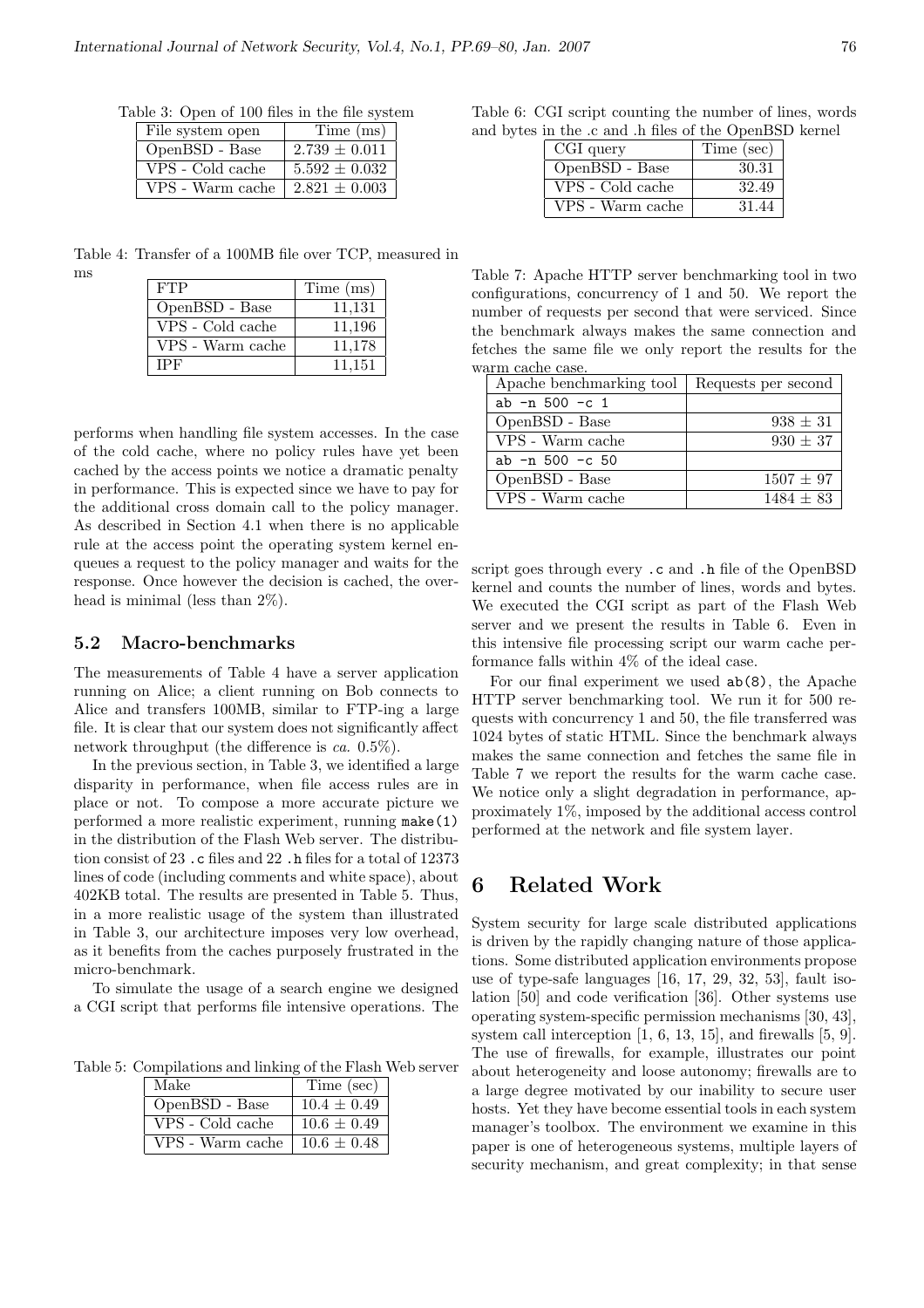neous nodes making up a distributed system, or single protocols.

The Flask system [43] extends the idea of capabilities and access control lists by the more generic notion of a security policy. The Flask micro kernel system relies on a security server for policy decisions and on an object server for enforcement. Every object in the system has an associated security identifier, requests coming from objects are bound by the permissions associated with their security identifier. However Flask does not address the issue of cooperation amongst clients, servers and networks to deliver reliable and secure services to clients. Its notion of the security identifier is very limiting, in our system we require any number of conditions to hold before we provide a service, for example user identification might not be enough to grant access to a service, the user might also be required to access the service over a secure channel. As a minor issue, we have demonstrated that our prototype can be implemented as part of a widely used, commodity operating system, as opposed to a more fluid experimental micro-kernel.

A different approach relies on the notion of call interposition. Systems like Janus [15], Consh [2], Mapbox [1], and the Mediating Connectors [3], operate at user level and confine applications by filtering access to system calls. To accomplish this they rely on ptrace(2), the /proc file system, and special shared libraries. Another category of systems like SubOS [22, 24], Tron [6], SubDomain [10] and others [13, 14, 34, 52], goes a step further. They intercept system calls inside the kernel, and use policy engines to decide whether to permit the call or not. These systems present a number of ways to accomplish access control. Our architecture focuses on separation of policy enforcement and specification, and support for distributed compartmentalized services.

Capabilities and access control lists are the most common mechanisms operating systems use for access control. Such mechanisms expand the UNIX security model and are implemented in several popular operating systems, such as Solaris and Windows NT [11, 12]. The Hydra capability based operating system [28, 55] separated its access control mechanisms from the definition of its security policy. Follow up operating system such as KeyKOS [19, 40, 45] and EROS [41] divide a secure system into compartments. Communication between compartments is mediated by a reference monitor. Our system creates distributed compartments using a centralized policy specification.

The methods that we mentioned so far rely on the operating system to provide a mechanism to enforce security. There are, however, approaches that rely on safe languages, [21, 29, 44, 27] the most common example being Java [32]. In Java applets, all accesses to unsafe operations must be approved by the security manager. The default restrictions prevent accesses to the disk and network connections to computers other than the server the applet was down-loaded from. Our system is not re-

it differs from research focused on single nodes, homoge-stricted to users of a limited set of type safe languages. We can secure any service running on any host in the system.

> Traditional firewall work [9, 18, 33, 35, 37, 42] has focused on nodes and enforcement mechanisms rather than overall system protection and policy coordination. There are however proposed firewall architectures [5, 23] that identify the need for flexible policy specification and distribution. Our system reaches beyond networking, extending the set of services that participate in the security domain.

> Trust-based systems like Akenti [47, 48, 49], TPL [20], and others, use certificates to control access to resources. While this is similar to our credential-based approach built on KeyNote, VPS goes beyond simple access control It offers a way for multiple services to work together under a global security policy in a secure and consistent manner.

> Our system assumes that the security policies are defined under a single administrative domain. Work by Mc-Daniel et al., on security policy reconciliation, has shown how multiple organization can agree on a common policy that controls their interactions [31, 54]. By using their proposals, it is possible to extend our framework to make it apply on multiple administrative domains.

> A security issue we do not address in this paper is Quality of Service (QoS) [38, 51]; here we have focused on resource access control. QoS is ultimately necessary as a defence against denial-of-service attacks; using our architecture it is possible to set up policies that address QoS issues. More specifically, we could use our framework to define policies that will place limits of resource usage at every participating access point, such as rate limits in network traffic, or upper bound in CPU usage.

## 7 Concluding Remarks

We have argued in this paper that an increasing number of applications are composed from heterogeneous software components interconnected by a network, and that this model introduces new security problems not easily addressed with a conventional set of tools such as compartmented file systems and firewalls. We proposed a new approach, Virtual Private Services, which unifies the management of all access control under a single global policy.

Our system copes with scale and heterogeneity, at a low cost in usability, by converting this global policy into a form in which it can be enforced locally. The remaining question was the impact on performance, which we addressed by implementing a prototype system under OpenBSD and then performing a set of micro- and macro-benchmarks selected to cover the space of uses of the server side in a distributed application setting. We used the Flash Web server for macro-benchmark measurements.

Highlights of the measurements (detailed in Section 5) were: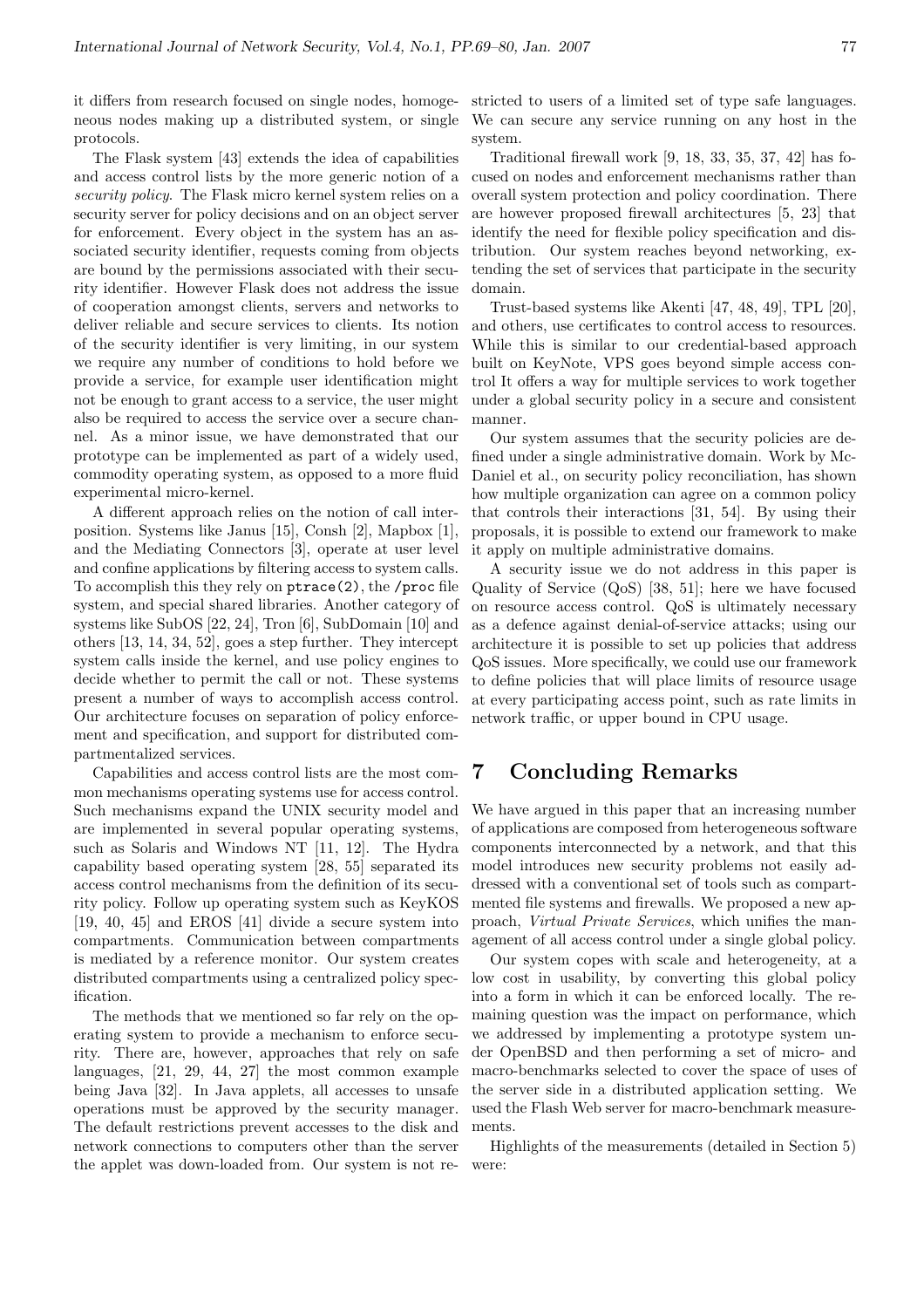- 1) The performance effect of decentralized enforcement on end-system latency is small, discounting cache effects.
- 2) If the policy manager is called frequently, file access can be slowed considerably. When decisions are cached (a common case, as demonstrated by a build of the Flash system), overheads are less than 3%.
- 3) Large network file transfers are slowed ca. 0.5%, whereas small ones  $ca. 1\%$ .
- 4) Execution of a file-access intensive Web script showed less than 10% overhead in the cold cache case and less than 5% overhead in the warm cache case.

The performance analysis ignored the security advantages of virtual private services. We believe that our hypotheses, that is that the cost of the centralized policy specification was low, and that the policy enforcement cost was low, have been demonstrated. More performance could be gained through recoding and better cache management. Our prototype was only deployed on two hosts as a proof of concept of our proposal, we are however interested in deploying the system in a realistic environment. The main goal of this deployment would be investigating the larger-scale (and unfortunately more qualitative) question of the value of a consistent global policy in real systems.

## Acknowledgement

This work was supported by DARPA and NSF under Contracts F39502-99-1-0512-MOD P0001, DUE-0417085, CCR-TC-0208972 and ITR CNS-0426623.

# References

- [1] A. Acharya and M. Raje, "Mapbox: Using parameterized behavior classes to confine applications," in Proceedings of the 2000 USENIX Security Symposium, pp. 1-17, Denver, CO, Aug. 2000.
- [2] A. Alexandrov, P. Kmiec, and K. Schauser, "Consh: A confined execution environment for internet computations," available at http://www.cs.ucsb.edu/, berto/papers/99-usenix-consh.ps, Dec. 1998.
- [3] R. Balzer and N. Goldman, "Mediating connectors: A non-bypassable process wrapping technology," in Proceeding of the 19th IEEE International Conference on Distributed Computing Systems, pp. 73-77, June 1999.
- [4] Y. Bartal, A. Mayer, K. Nissim, and A. Wool, "Firmato: A novel firewall management toolkit," in Proceedings of IEEE Computer Society Symposium on Security and Privacy, pp. 17–31, 1999.
- [5] S. M. Bellovin, "Distributed firewalls," Login: Magazine, special issue on security, Nov. 1999.
- [6] A. Berman, V. Bourassa, and E. Selberg, "TRON: Process-specific file protection for the UNIX operating system," in Proceedings of the USENIX 1995 Technical Conference, pp. 165–175, New Orleans, Louisiana, Jan. 1995.
- [7] M. Blaze, J. Feigenbaum, J. Ioannidis, and A. Keromytis, "The role of trust management in distributed systems security," in Secure Internet Programming, LNCS 1603, pp. 185-210, Springer-Verlag, New York, NY, USA, 1999.
- [8] M. Blaze, J. Feigenbaum, J. Ioannidis, and A. D. Keromytis, The KeyNote Trust Management System Version 2, RFC 2704, Sep. 1999.
- [9] W. R. Cheswick and S. M. Bellovin, Firewalls and Internet Security: Repelling the Wily Hacker, Addison-Wesley, 1994.
- [10] C. Cowan, S. Beattie, C. Pu, P. Wagle, and V. Gligor, "SubDomain: Parsimonious security for server appliances," in Proceedings of the 14th USENIX System Administration Conference (LISA 2000), pp. 341– 354, Mar. 2000.
- [11] H. Custer, *Inside Windows NT*, Microsoft Press, 1993.
- [12] H. Custer, *Inside the Windows NT File System*, Microsoft Press, 1994.
- [13] T. Fraser, L. Badger, and M. Feldman, "Hardening COTS software with generic software wrappers," in Proceedings of the IEEE Symposium on Security and Privacy, pp. 2-16, Oakland, CA, May 1999.
- [14] D. P. Ghormley, D. Petrou, S. H. Rodrigues, and T. E. Anderson, "SLIC: An extensibility system for commodity operating systems," in Proceedings of the 1998 USENIX Annual Technical Conference, pp. 39- 52, June 1998.
- [15] I. Goldberg, D. Wagner, R. Thomas, and E. A. Brewer, "A secure environment for untrusted helper applications," in Procedings of the 1996 USENIX Annual Technical Conference, pp. 1–13, 1996.
- [16] L. Gong, Inside Java 2 Platform Security, Addison-Wesley, 1999.
- [17] J. Gosling, B. Joy, and G. Steele, The Java Language Specification, Addison Wesley, Reading, 1996.
- [18] M. Greenwald, S. K. Singhal, J. R. Stone, and D. R. Cheriton, "Designing an academic firewall. Policy, practice and experience with SURF," in Proceedings of Network and Distributed System Security Symposium (NDSS), pp. 79-91, Feb. 1996.
- [19] N. Hardy, "The KeyKOS architecture," in Operating Systems Review, pp. 8-25, Oct. 1985.
- [20] A. Herzberg, Y. Mass, J. Michaeli, D. Naor, and Y. Ravid, "Access control meets public key infrastructure, or: Assigning roles to strangers," in Proceedings of IEEE Symposium on Security and Privacy, pp. 2-14, Apr. 2000.
- [21] M. Hicks, P. Kakkar, J. T. Moore, C. A. Gunter, and S. Nettles, PLAN: A Programming Language for Active Networks, Technical Report MS-CIS-98-25, Department of Computer and Information Science, University of Pennsylvania, Feb. 1998.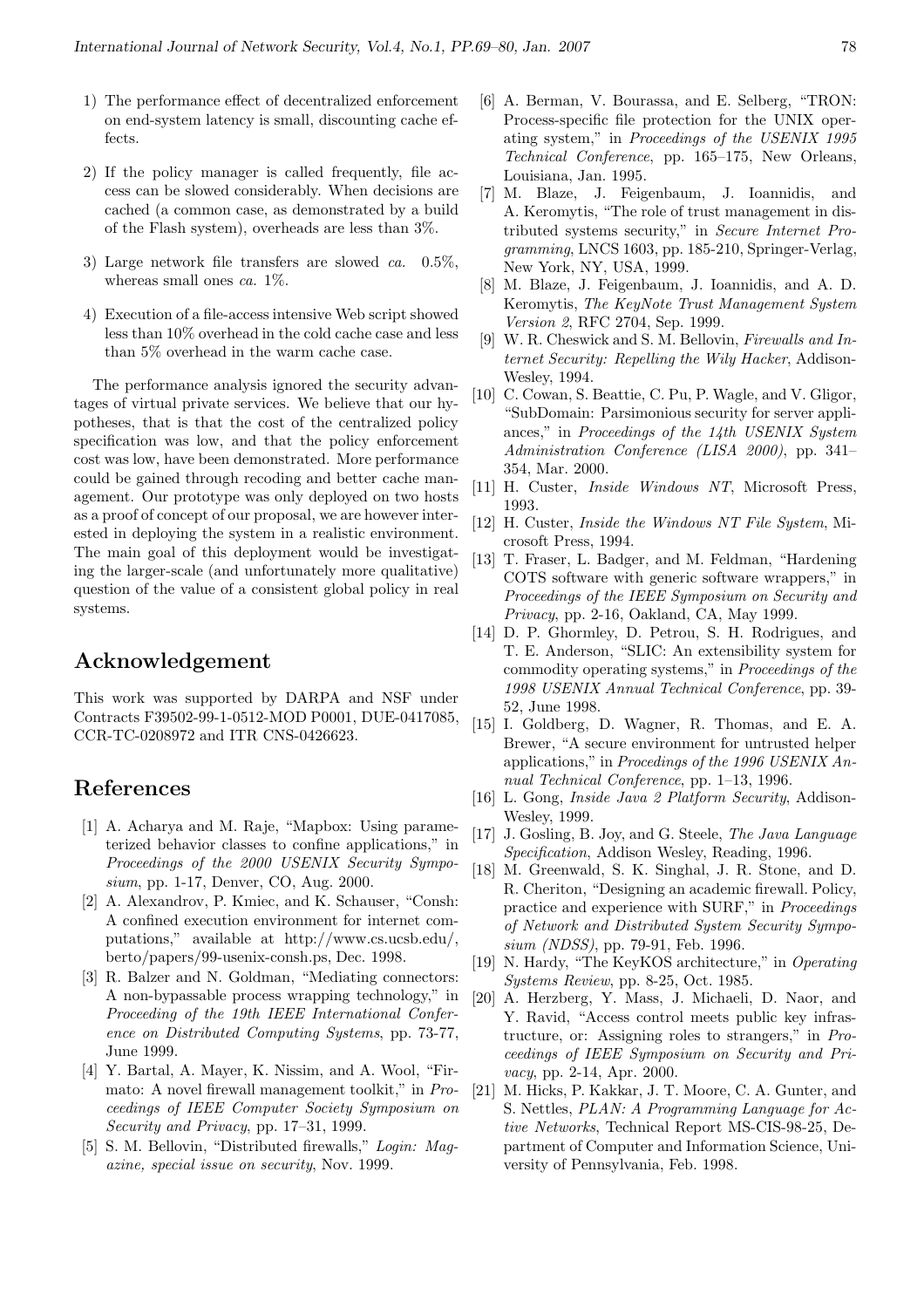- [22] S. Ioannidis, S. Bellovin, and J. M. Smith, "Suboperating systems: A new approach to application security," in Proceedings of 10th SIGOPS European Workshop, pp. 108-115, Sept. 2002.
- [23] S. Ioannidis, A. D. Keromytis, S. M. Bellovin, and J. M. Smith, "Implementing a distributed firewall," in Proceedings of Computer and Communications Security (CCS) 2000, pp. 190-199, Nov. 2000.
- [24] S. Ioannidis and S. M. Bellovin, "Building a secure browser," in Proceedings of the Annual USENIX Technical Conference, Freenix Track, pp. 127V134, June 2001.
- [25] S. Ioannidis, S. M. Bellovin, J. Ioannidis, A. D. Keromytis, and J. M. Smith, "Design and implementation of virtual private services," in Proceedings of the IEEE International Workshops on Enabling Technologies: Infrastructure for Collaborative Enterprises (WETICE), Workshop on Enterprise Security, Special Session on Trust Management in Collaborative Global Computing, pp. 269–274, June 2003.
- [26] A. Koenig, "Automatic software distribution," in USENIX Conference Proceedings, pp. 312-322, Salt Lake City, UT, Summer 1984.
- [27] X. Leroy, Le système Caml Special Light: modules et compilation efficace en Caml, Research report 2721, INRIA, Nov. 1995.
- [28] R. Levin, E. Cohen, W. Corwin, and W. Wulf, "Policy/mechanism separatino in hydra," in Proceedings of the 5th ACM Symposium on Operating Systems Principles, pp. 132-140, Nov. 1975.
- [29] J. Y. Levy, L. Demailly, J. K. Ousterhout, and B. B. Welch, "The safe-tcl security model, in USENIX 1998 Annual Technical Conference, pp. 217-229, New Orleans, Louisiana, June 1998.
- [30] D. Mazieres and M. F. Kaashoek, "Secure applications need flexible operating systems," in The 6th Workshop on Hot Topics in Operating Systems, pp. 56-61, May 1997.
- [31] P. McDaniel and A. Prakash, "Methods and limitations of security policy reconciliation, in 2002 IEEE Symposium on Security and Privacy, pp. 73- 87, IEEE, Oakland, CA, May 2002.
- [32] G. McGraw and E. W. Felten, Java Security: Hostile Applets, Holes and Antidotes, Wiley, New York, NY, 1997.
- [33] B. McKenney, D. Woycke, and W. Lazear, "A network of firewalls: An implementation example," in Proceedings of the 11th Anual Computer Security Applications Conference (ACSAC), pp. 3-13, Dec. 1995.
- [34] T. Mitchem, R. Lu, and R. O'Brien, "Using kernel hypervisors to secure applications," in *Proceedings of* the Annual Computer Security Applications Conference, pp. 175-181, Dec. 1997.
- [35] J. C. Mogul, "Simple and flexible datagram access controls for UNIX-based gateways," in Proceedings of the USENIX Summer 1989 Conference, pp. 203- 221, 1989.
- [36] G. C. Necula and P. Lee, "Safe, untrusted agents using proof-carrying code," in Special Issue on Mobile Agents, LNCS 1419, pp. 61-91, 1998.
- [37] D. Nessett and P. Humenn, "The multilayer firewall," in Proceeding of Network and Distributed System Security Symposium (NDSS), pp. 13-27, Mar. 1998.
- [38] J. Nieh and M. S. Lam, "The design, implementation and evaluation of SMART: A scheduler for mult imedia applications," in Proceedings of the 16th ACM Symposium on Operating Systems Principles, pp. 184–197, Oct. 1997.
- [39] V. S. Pai, P. Druschel, and W. Zwaenepoel, "Flash: An efficient and portable Web server, in Proceedings of the USENIX Annual Technical Conference, pp. 199-212, Aug. 1999.
- [40] S. A. Rajunas, N. Hardy, A. C. Bomberger, W. S. Frantz, and C. R. Landau, "Security in KeyKOS," in Proceedings of the 1986 IEEE Symposium on Security and Privacy, pp. 78-85, Apr. 1986.
- [41] J. S. Shapiro, J. M. Smith, and D. J. Farber, "EROS: A fast capability system," in Proceedings of the 17th ACM Symposium on Operating Systems Principles, pp. 170-185, 1999.
- [42] D. L. Sherman, D. F. Sterne, L. Badger, S. L. Murphy, K. M. Walker, and S. A. Haghighat, "Controlling network communication with domain and type enforcement," in Proceedings of the 18th National Information Systems Security Conference, pp. 211-220, Oct. 1995.
- [43] R. Spencer, S. Smalley, P. Loscocco, M. Hibler, D. Anderson, and J. Lepreau, "The flask security architecture: System support for diverse security policies," in Proceedings of the 2000 USENIX Security Symposium, pp. 123-139, Denver, CO, Aug. 2000.
- [44] J. Tardo and L. Valente, "Mobile agent security and telescript," in Proceedings of the 41st IEEE Computer Society Conference (COMPCON), pp. 58-63, Feb. 1996.
- [45] The KeyKOS Operating System, http://www.cis.upenn.edu/~KeyKOS/.
- [46] The OpenBSD Operating System, http://www.openbsd.org/.
- [47] M. Thompson, A. Essiari, and S. Mudumbai, "Certificate-based authorization policy in a PKI environment," ACM Transaction on Information and System Security, vol. 6, no. 4, pp. 566-588, Nov. 2003.
- [48] M. Thompson, W. Johnston, S. Mudumbai, G. Hoo, K. Jackson, and A. Essiari, "Certificate-based access control for widely distributed resources," in Proceedings of the USENIX Security Symposium, pp. 215- 228, Aug. 1999.
- [49] M. Thompson, S. Mudumbai, A. Essiari, and W. Chin, "Authorization policy in a PKI environment,"in 1st Annual PKI Research Workshop, pp. 149-161, 2002.
- [50] R. Wahbe, S. Lucco, T. E. Anderson, and S. L. Graham, "Efficient software–Based fault isolation," in Proceedings of the 14th ACM Symposium on Operating Systems Principles, pp. 203-216, Dec. 1993.